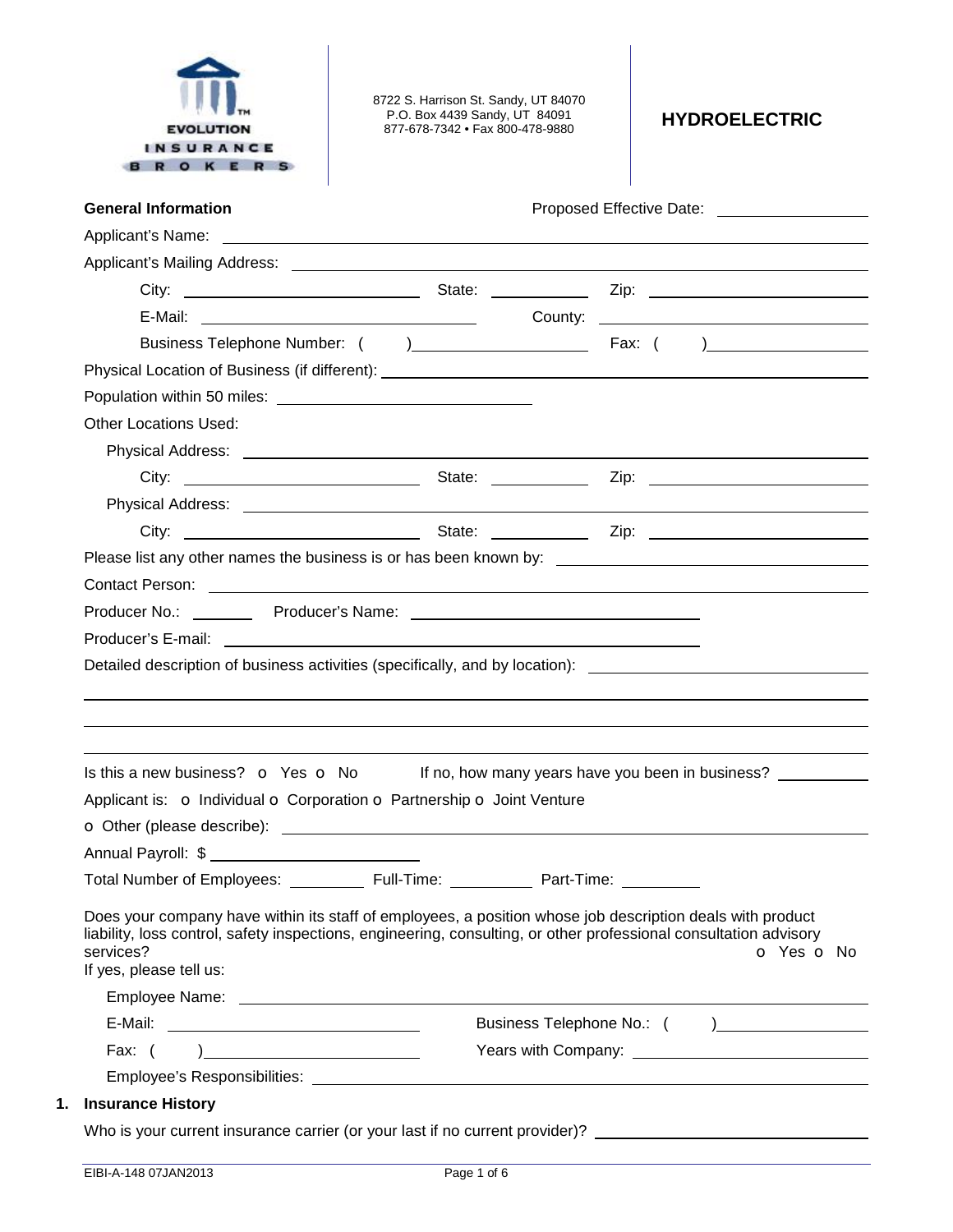Provide name(s) for all insurance companies that have provided Applicant insurance for the last three years:

|                                  |                                                                                                                              | Coverage:                         |                | Coverage:                                                                                                 | Coverage:                                                                                                                                   |
|----------------------------------|------------------------------------------------------------------------------------------------------------------------------|-----------------------------------|----------------|-----------------------------------------------------------------------------------------------------------|---------------------------------------------------------------------------------------------------------------------------------------------|
|                                  | <b>Company Name</b>                                                                                                          |                                   |                |                                                                                                           |                                                                                                                                             |
|                                  | <b>Expiration Date</b>                                                                                                       |                                   |                |                                                                                                           |                                                                                                                                             |
|                                  | <b>Annual Premium</b>                                                                                                        | \$                                |                | \$                                                                                                        | \$                                                                                                                                          |
|                                  | Attach a five year loss/claims history, including details. (REQUIRED)<br>this Policy, prior to the inception of this Policy? |                                   |                | Has the Applicant or any predecessor or related person or entity ever had a claim?                        | O Yes O No<br>Have you had any incident, event, occurrence, loss, or Wrongful Act which might give rise to a Claim covered by<br>O Yes O No |
|                                  |                                                                                                                              |                                   |                | Has the Applicant, or anyone on the Applicant's behalf, attempted to place this risk in standard markets? | O Yes O No                                                                                                                                  |
|                                  | If the standard markets are declining placement, please explain why: ___                                                     |                                   |                |                                                                                                           |                                                                                                                                             |
|                                  | <b>Desired Insurance</b>                                                                                                     |                                   |                |                                                                                                           |                                                                                                                                             |
|                                  | <b>Limit of Liability:</b>                                                                                                   |                                   |                |                                                                                                           |                                                                                                                                             |
|                                  | Per Act/Aggregate                                                                                                            |                                   | <b>OR</b>      | Per Person/Per Act/Aggregate                                                                              |                                                                                                                                             |
| $\circ$                          | \$50,000/\$100,000                                                                                                           |                                   | $\circ$        | \$25,000/\$50,000/\$100,000                                                                               |                                                                                                                                             |
| $\circ$                          | \$150,000/\$300,000                                                                                                          |                                   | $\circ$        | \$75,000/\$150,000/\$300,000                                                                              |                                                                                                                                             |
| $\circ$                          | \$250,000/\$1,000,000                                                                                                        |                                   | $\circ$        | \$100,000/\$250,000/\$1,000,000                                                                           |                                                                                                                                             |
| $\circ$                          | \$500,000/\$1,000,000                                                                                                        |                                   | $\circ$        | \$250,000/\$500,000/\$1,000,000                                                                           |                                                                                                                                             |
| $\circ$                          | Other:                                                                                                                       |                                   | $\circ$        | Other:                                                                                                    |                                                                                                                                             |
|                                  | Self Insured Retention (SIR): $\sigma$ \$1,000 (Minimum)                                                                     |                                   |                | $\bullet$ \$1,500 $\bullet$ \$2,500 $\bullet$ \$5,000 $\bullet$ \$10,000                                  |                                                                                                                                             |
|                                  | <b>Business Activities</b>                                                                                                   |                                   |                |                                                                                                           |                                                                                                                                             |
|                                  |                                                                                                                              |                                   |                |                                                                                                           |                                                                                                                                             |
|                                  |                                                                                                                              |                                   |                |                                                                                                           |                                                                                                                                             |
|                                  |                                                                                                                              |                                   |                |                                                                                                           |                                                                                                                                             |
|                                  | Is the facility: $\Box$ Run of River                                                                                         | $\square$ Dam                     |                | $\Box$ Diversion, or                                                                                      | Pump Storage?                                                                                                                               |
|                                  |                                                                                                                              |                                   |                |                                                                                                           | <b>MW</b>                                                                                                                                   |
|                                  |                                                                                                                              |                                   |                |                                                                                                           |                                                                                                                                             |
|                                  | Project is: $\Box$ Urban                                                                                                     | $\Box$ Rural                      |                | Remote                                                                                                    |                                                                                                                                             |
|                                  | Is the project operated/maintained by                                                                                        |                                   | $\Box$ You, or | $\Box$ Others?                                                                                            |                                                                                                                                             |
| 2.<br>3.<br>4.<br>5.<br>6.<br>7. |                                                                                                                              |                                   |                | a. Please list the qualifications of the operator: _____________________________                          |                                                                                                                                             |
|                                  | Is the project                                                                                                               | $\Box$ Manned or $\Box$ Unmanned? |                |                                                                                                           |                                                                                                                                             |
| 8.                               | If Unmanned, answer:                                                                                                         |                                   |                |                                                                                                           |                                                                                                                                             |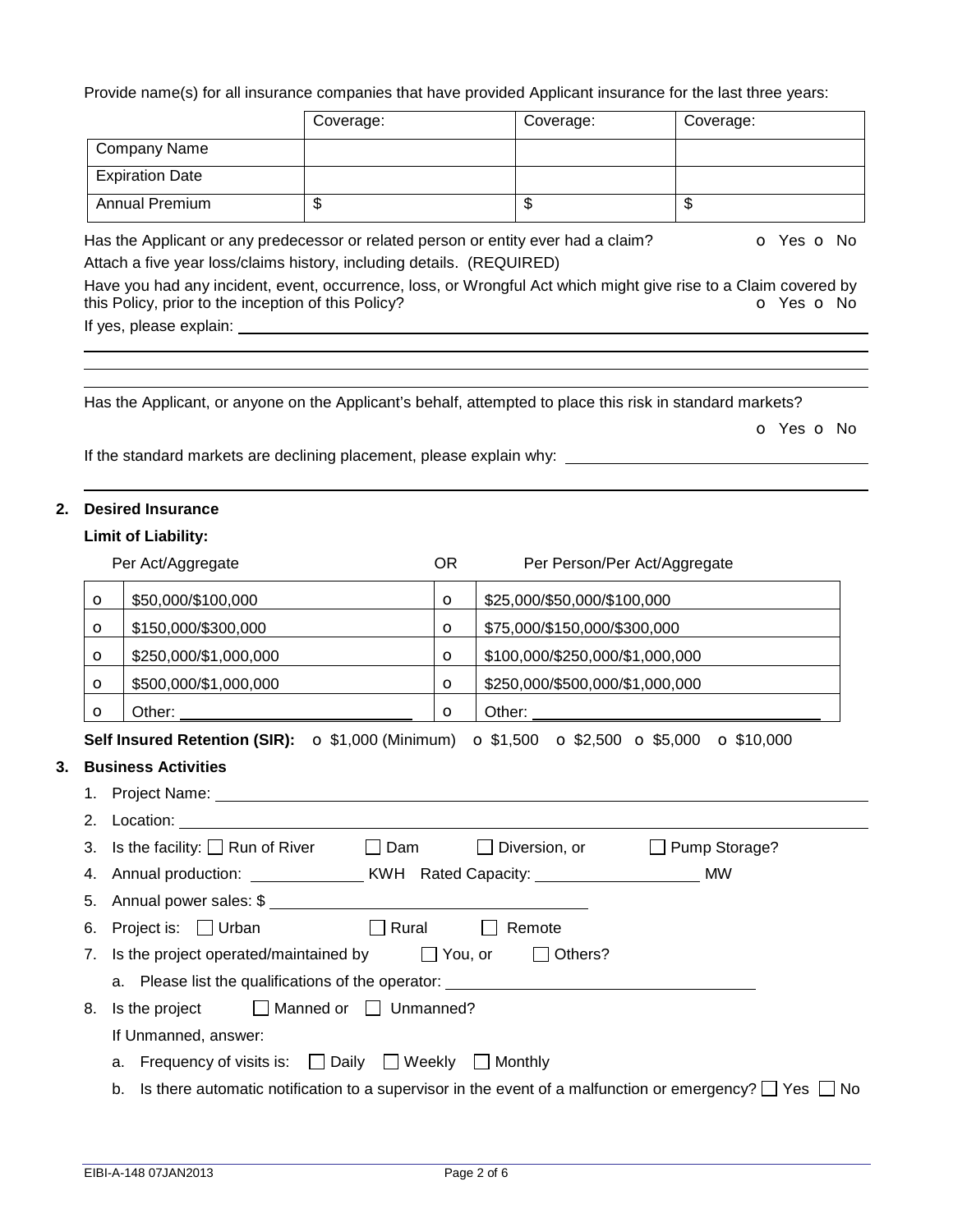| 9. |    | Does the project include a $\Box$ Dam or $\Box$ Diversion?                                                     |                      |                                             |                      |
|----|----|----------------------------------------------------------------------------------------------------------------|----------------------|---------------------------------------------|----------------------|
|    |    | If a Dam, please submit a copy of any safety or inspection reports recently conducted (i.e. Geologic, Seismic, |                      |                                             |                      |
|    |    | Army Corp of Engineers, Environmental Study, etc.). Also, answer:                                              |                      |                                             |                      |
|    |    | a. Is it $\Box$ Owned or $\Box$ Leased?                                                                        |                      |                                             |                      |
|    |    |                                                                                                                |                      |                                             |                      |
|    | b. | Type of Dam:                                                                                                   |                      |                                             |                      |
|    |    | Concrete Gravity □ Timber Crib                                                                                 | $\Box$ Arch          | $\Box$ Embankment                           |                      |
|    |    | <b>Buttress</b>                                                                                                |                      |                                             |                      |
|    | c. | Size:                                                                                                          |                      |                                             |                      |
|    |    |                                                                                                                |                      | Height: <u>www.common.common.common.com</u> |                      |
|    |    |                                                                                                                |                      |                                             |                      |
|    | d. |                                                                                                                |                      |                                             |                      |
|    | е. | Reservoir capacity: _________________________________ acre-feet                                                |                      |                                             |                      |
|    | f. | Are flashboards used?                                                                                          |                      |                                             | Yes $\Box$ No        |
|    |    | If yes, are they: $\Box$ mechanical or $\Box$ wooden?                                                          |                      |                                             |                      |
|    |    | 10. Check if applicable protective devices for this project:                                                   |                      |                                             |                      |
|    |    | $\Box$ Over speed trip                                                                                         | Reverse current      |                                             |                      |
|    |    | $\Box$ Low lube oil                                                                                            | Over current trip    |                                             |                      |
|    |    | $\Box$ High vibration                                                                                          | Loss of excitation   |                                             |                      |
|    |    | $\Box$ Wicket gate protection                                                                                  | Lightning protection |                                             |                      |
|    |    | $\Box$ Ground fault trip                                                                                       |                      |                                             |                      |
|    |    | 11. Has a hazard analysis been completed?                                                                      |                      |                                             | Yes     No           |
|    |    | If yes, please provide a copy of the analysis report.                                                          |                      |                                             |                      |
|    |    | 12. Is there a completed site safety plan?                                                                     |                      |                                             | Yes $\Box$ No        |
|    |    | If yes, please provide a copy of the plan.                                                                     |                      |                                             |                      |
|    |    | 4. General Liability Coverage Information                                                                      |                      |                                             |                      |
|    |    | 13. Is the site secured with fences, locked gates or any other physical barriers?                              |                      |                                             | □ No<br>Yes          |
|    |    | 14. Are there hazard warning signs at the premises?                                                            |                      |                                             | Yes<br>$\Box$ No     |
|    |    | 15. Is the public allowed access to the premises?                                                              |                      |                                             | $\Box$ No<br>Yes     |
|    |    | 16. Are there any recreational facilities on or adjacent to your premises?                                     |                      |                                             | $\Box$ No<br>Yes     |
|    |    | 17. Are there any dams, reservoirs, or other hydroelectric facilities upstream that can affect your operation? |                      |                                             |                      |
|    |    |                                                                                                                |                      |                                             | $\Box$ Yes $\Box$ No |
|    |    |                                                                                                                |                      |                                             |                      |
|    |    |                                                                                                                |                      |                                             |                      |
|    |    | 18. Do you have a written emergency action plan?                                                               |                      |                                             | Yes<br>No            |

If yes, please provide a copy.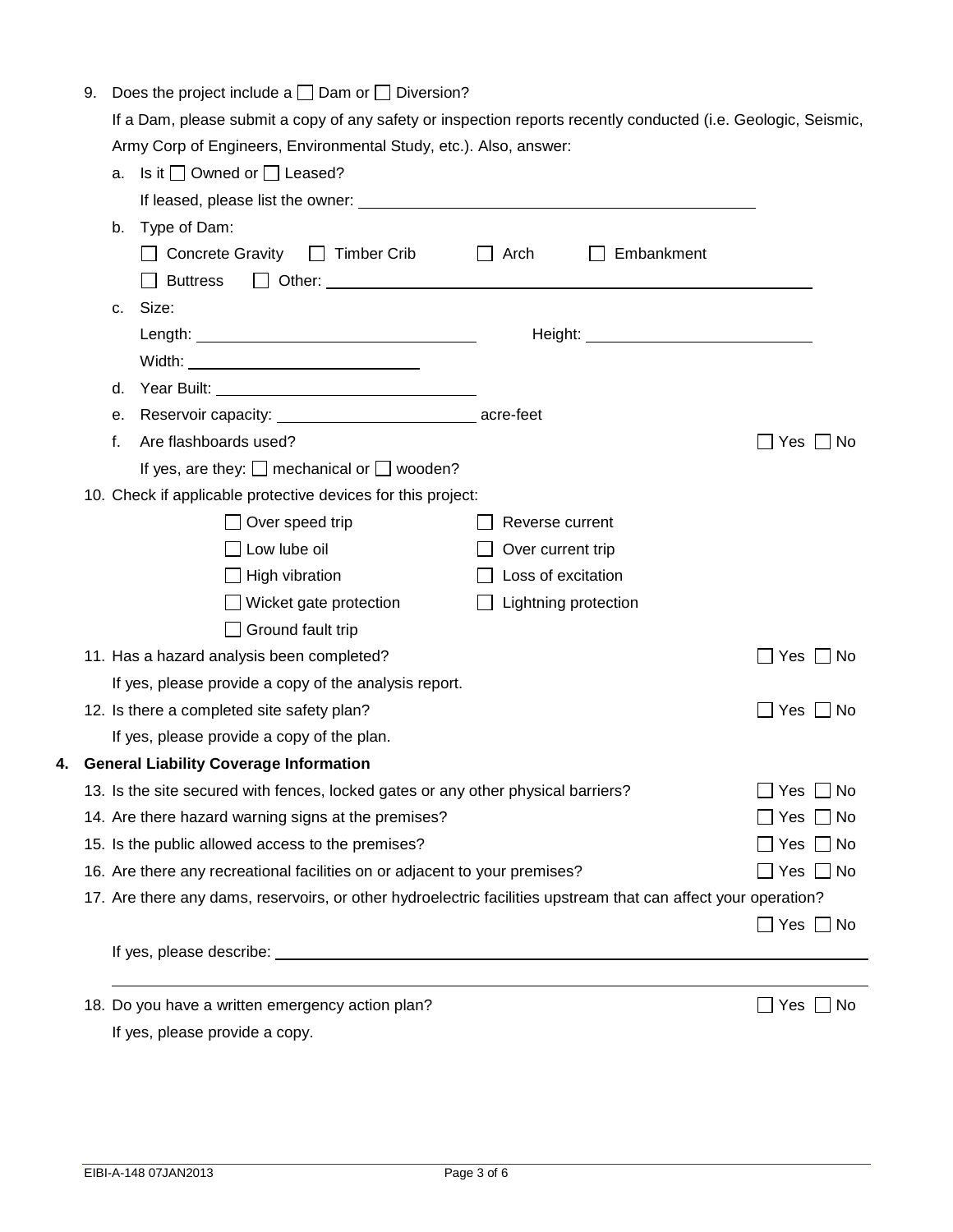## **5. Property Coverage Information**

- 19. Powerhouse
	- a. Year built:
	- b. Has the powerhouse been refurbished:  $\Box$  Yes  $\Box$  No

If yes, when?

## 20. Turbines

|              | <b>Turbine 1</b> | <b>Turbine 2</b>       | <b>Turbine 3</b>             |
|--------------|------------------|------------------------|------------------------------|
| Type:        | Pelton           | Pelton                 | Pelton                       |
|              | Kaplan           | $\Box$ Kaplan          | $\Box$ Kaplan                |
|              | Francis          | Francis                | $\exists$ Francis            |
|              | <b>Bulb</b>      | <b>Bulb</b>            | <b>Bulb</b>                  |
| Year Built:  |                  |                        |                              |
| Rebuilt:     | $\Box$ No<br>Yes | Yes $\Box$ No          | Yes $\Box$ No                |
| If yes, date |                  |                        |                              |
| rebuilt:     | By whom: ___     | By whom: $\frac{1}{2}$ | By whom: $\sqrt{\frac{1}{2}$ |

## 21. Generators

|              | <b>Generator 1</b>     | <b>Generator 2</b>     | <b>Generator 3</b>     |
|--------------|------------------------|------------------------|------------------------|
| Type:        | Synchronous            | Synchronous            | Synchronous            |
|              | Induction              | Induction              | Induction              |
|              | <b>Excitation type</b> | <b>Excitation type</b> | <b>Excitation type</b> |
|              | Solid state            | Solid state            | Solid state            |
|              | Brushes/Commutated     | Brushes/Commutated     | Brushes/Commutated     |
| Year Built:  |                        |                        |                        |
| Rebuilt:     | Yes<br><b>No</b>       | No.<br>Yes.            | Yes<br>No.             |
| If yes, date |                        |                        |                        |
| rebuilt:     | By whom:               | By whom:               | By whom:               |

## 22. Transmission and Distribution

|                     | <b>Transformer 1</b> | <b>Transformer 2</b> | <b>Transformer 3</b> |
|---------------------|----------------------|----------------------|----------------------|
| Size:               |                      |                      |                      |
| Primary Voltage:    |                      |                      |                      |
| Secondary Voltage:  |                      |                      |                      |
| Connections (circle | Primary:             | Primary:             | Primary:             |
| one):               |                      |                      | ≢                    |
|                     | Secondary:           | Secondary:           | Secondary:           |
|                     |                      |                      |                      |

a. Structure type?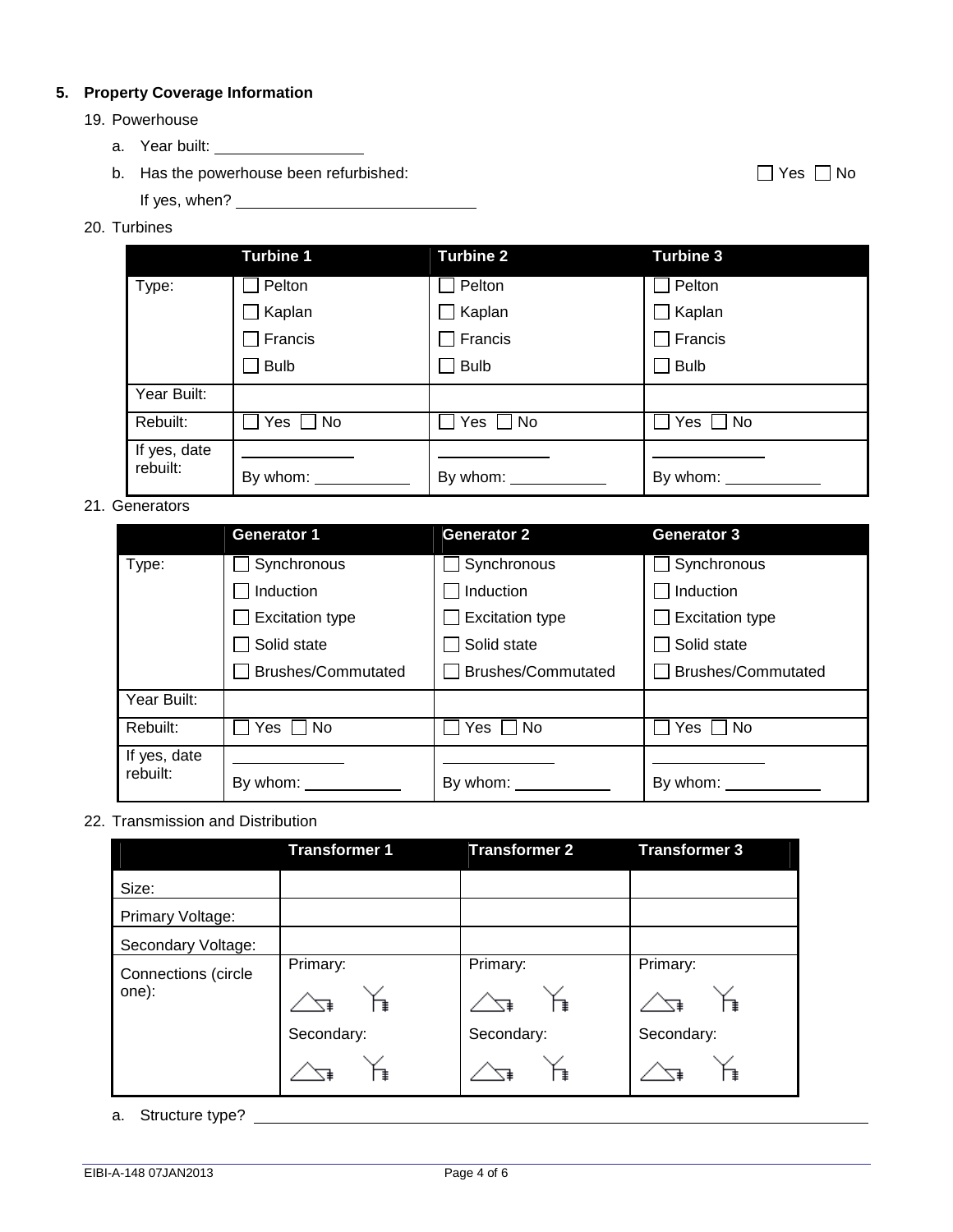| b. | Do you own transmission lines?                                                                                              | No<br>Yes.    |
|----|-----------------------------------------------------------------------------------------------------------------------------|---------------|
|    | If yes, how long is it:<br><u> 1989 - Johann Stoff, amerikansk politiker (d. 1989)</u>                                      |               |
| C. |                                                                                                                             |               |
| d. | Has coordination study been accomplished and implemented?                                                                   | Yes I INo     |
|    | 23. Dam and Diversion                                                                                                       |               |
| a. | Is the dam or diversion structure to be insured?                                                                            | Yes I<br>. No |
|    | If yes, please state values: Dam: \$                                                                                        | Diversion: \$ |
| b. | If the dam or diversion is leased, what is the replacement cost of improvements and betterments?                            |               |
|    | \$<br><u> 1989 - Johann Barbara, martin amerikan basar dan basa dan basa dan basa dalam basa dalam basa dalam basa dala</u> |               |
|    | 24. Penstock                                                                                                                |               |
| а. | Is the penstock to be insured?                                                                                              | Yes<br>No     |
|    | If yes, please state values:                                                                                                |               |
| b. | Type: □ Steel<br>$\Box$ Concrete<br>$\mathbf{1}$                                                                            |               |
|    | $\Box$ is the penstock: $\Box$ above ground or $\Box$ underground?                                                          |               |
|    | <b>REPRESENTATIONS AND WARRANTIES</b>                                                                                       |               |

The "Applicant" is the party to be named as the "Insured" in any insuring contract if issued. By signing this Application, the Applicant for insurance hereby represents and warrants that the information provided in the Application, together with all supplemental information and documents provided in conjunction with the Application, is true, correct, inclusive of all relevant and material information necessary for the Insurer to accurately and completely assess the Application, and is not misleading in any way. The Applicant further represents that the Applicant understands and agrees as follows: (i) the Insurer can and will rely upon the Application and supplemental information provided by the Applicant, and any other relevant information, to assess the Applicant's request for insurance coverage and to quote and potentially bind, price, and provide coverage; (ii) the Application and all supplemental information and documents provided in conjunction with the Application are warranties that will become a part of any coverage contract that may be issued; (iii) the submission of an Application or the payment of any premium does not obligate the Insurer to quote, bind, or provide insurance coverage; and (iv) in the event the Applicant has or does provide any false, misleading, or incomplete information in conjunction with the Application, any coverage provided will be deemed void from initial issuance.

The Applicant hereby authorizes the Insurer and its agents to gather any additional information the Insurer deems necessary to process the Application for quoting, binding, pricing, and providing insurance coverage including, but not limited to, gathering information from federal, state, and industry regulatory authorities, insurers, creditors, customers, financial institutions, and credit rating agencies. The Insurer has no obligation to gather any information nor verify any information received from the Applicant or any other person or entity. The Applicant expressly authorizes the release of information regarding the Applicant's losses, financial information, or any regulatory compliance issues to this Insurer in conjunction with consideration of the Application.

The Applicant further represents that the Applicant understands and agrees the Insurer may: (i) present a quote with a Sublimit of liability for certain exposures, (ii) quote certain coverages with certain activities, events, services, or waivers excluded from the quote, and (iii) offer several optional quotes for consideration by the Applicant for insurance coverage. In the event coverage is offered, such coverage will not become effective until the Insurer's accounting office receives the required premium payment.

The Applicant agrees that the Insurer and any party from whom the Insurer may request information in conjunction with the Application may treat the Applicant's facsimile signature on the Application as an original signature for all purposes.

The Applicant acknowledges that under any insuring contract issued, the following provisions will apply:

1. A single Accident, or the accumulation of more than one Accident during the Policy Period, may cause the per Accident Limit and/or the annual aggregate maximum Limit of Liability to be exhausted, at which time the Insured will have no further benefits under the Policy.

2. The Insured may request the Insurer to reinstate the original Limit of Liability for the remainder of the Policy period for an additional coverage charge, as may be calculated and offered by the Insurer. The Insurer is under no obligation to accept the Insured's request.